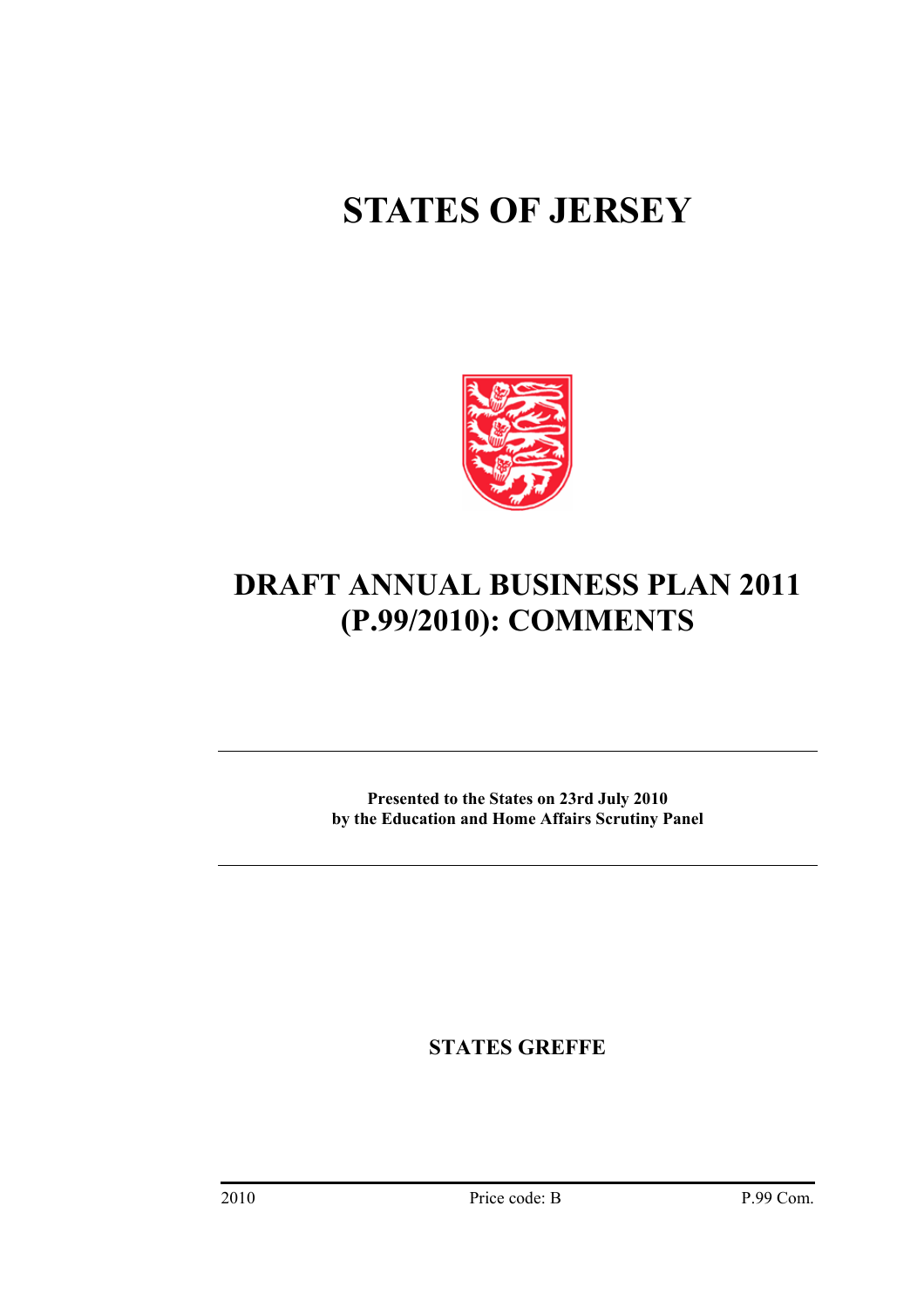# **COMMENTS**

On the 28th June 2010 the Education and Home Affairs Scrutiny Panel held Public Hearings with the Minister for Home Affairs and the Minister for Education, Sport and Culture to discuss both Departments' 2011 Comprehensive Spending Review Proposals.<sup>[1](#page-1-0)</sup> Following consideration of the transcripts from these hearings, the Panel agreed it wished to present comments outlining areas of concern regarding proposed savings, but also highlighting the areas where the Panel agrees with the Departments' proposals.

The Panel also wishes to make some general comments regarding the Comprehensive Spending Review process. The Panel was disappointed by the lack of information given by both Ministers in terms of the alternative savings that were considered by the departments. As such the Panel is concerned that potential alternatives to the proposed savings have not been fully analysed. The Panel is further concerned by the proposed series of small cuts which not only cause public anxiety, but if not managed properly, could lead to problems amongst staff in the States.

The Panel is strongly of the opinion that both departments need to fully analyse their management structures, with a view to establishing whether there is the potential to make real savings and efficiencies. The Panel remains concerned that this issue has not been properly and independently considered.

**Inevitably there were areas where the Panel could not finalise its views until further information had been made available. This is now being sought from the Minister for Home Affairs and the Minister for Education, Sport and Culture. However, the Panel has agreed to present comments about these areas so that its concerns are highlighted at this crucial stage of the process.** 

# **Education, Sport and Culture's 2011 Comprehensive Spending Review Proposals**

The Panel was very surprised to note that £1,295,000.00 of the department's savings are yet to be identified once major reviews have been completed (Ref: ESC-S9). The Panel found this approach unsatisfactory, and any real work that the Panel could have undertaken on the proposals was hampered by this. The Panel is concerned that unless major savings are envisaged, the Minister may struggle to reach the target required through numerous smaller savings.

The Panel would wish the department to review the grants structure to all fee paying schools, with a view to establishing whether any savings can be made from this area of the department's budget.

**Regarding the specific proposals put forward by the Department, the Panel wishes to make the following comments:** 

<span id="page-1-0"></span><sup>|&</sup>lt;br>|<br>|  $<sup>1</sup>$  Full transcripts from these hearings are available on the Scrutiny website:</sup> www.scrutiny.gov.je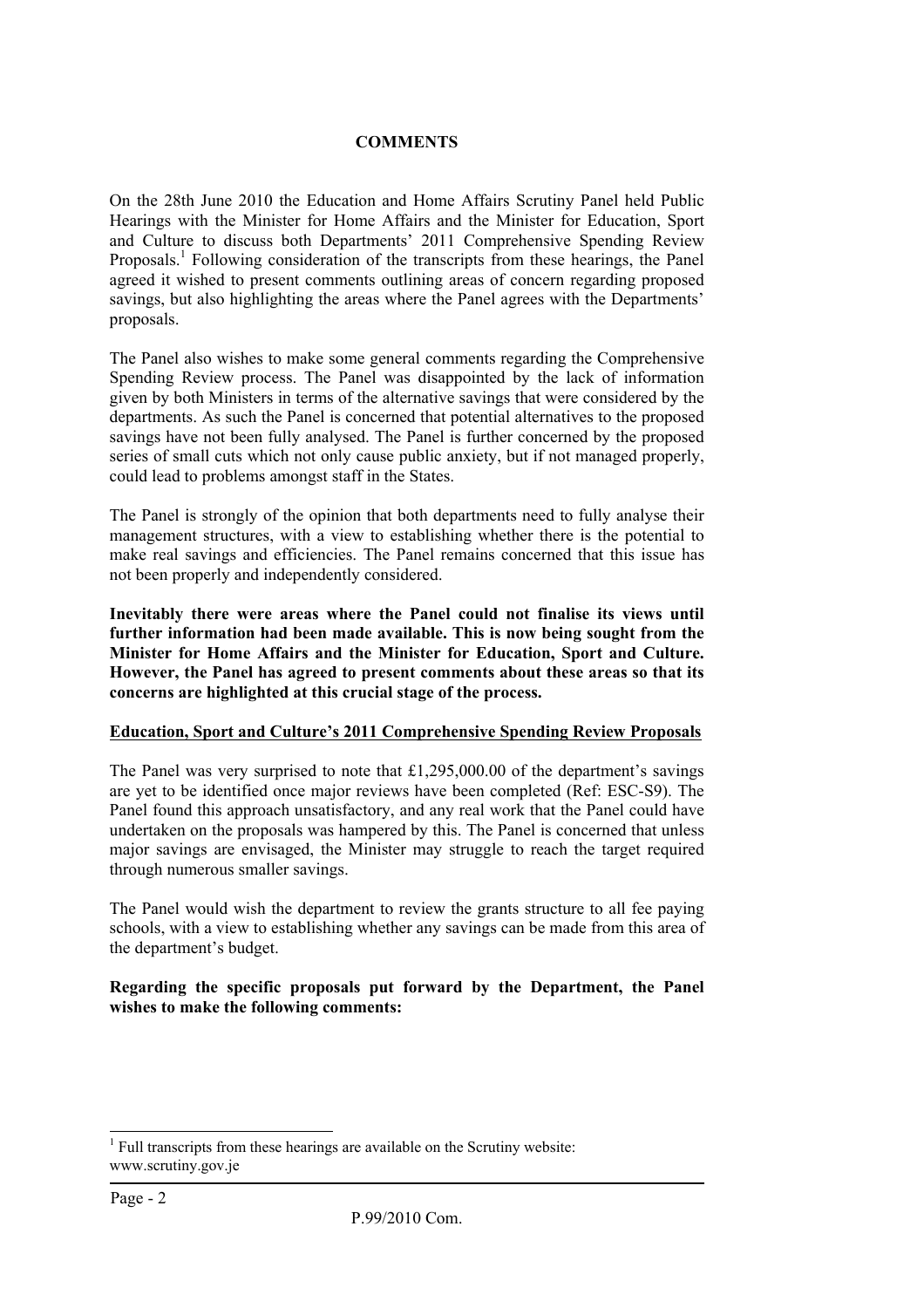#### **1. Restructuring the Special Education Needs Service and the way emotional and behavioural support is delivered to primary school children (Ref: ESC-S3):**

It was explained to the Panel during the Public Hearing that the proposed saving of £165,000 would occur following the moving of St. James School, and by not replacing an educational psychologist who is due to retire. The moving of St. James School was explained as follows –

# *Director, Education, Sport and Culture:*

*"St. James School, as you are aware, is a small school which is located on its own for 20 pupils. It is a very good experience for the children, but the danger in those situations is that the children become isolated from the mainstream. In fact, the teachers become isolated from the mainstream as well. So, we are looking to use some of the surplus places that have been created by closing a form in other schools to co-locate St. James on the grounds of a mainstream school. That means you have the best of both worlds because when the children need the specialist unit in accordance with the recommendations that you have made in your suspensions report, it is there for them but there is also… they do not become isolated and they will have the opportunity to move back into mainstream, maybe not for 100 per cent of the time but for whatever percentage of time is appropriate according to the individual child's needs. That would reduce the management overhead because quite clearly the structure would then change such that the unit would come under the management structure of the primary school so you would not need two separate structures."[2](#page-2-0)*

The Panel notes and agrees with the rationale for the proposed moving of St. James School. However, the Panel is concerned that not replacing an educational psychologist could have severe implications for the delivery of this section of the department's remit. The Panel is surprised by this proposal, especially given the findings from several reviews, including the Health, Social Security and Housing Scrutiny Panel's Report into the *'Co-ordination of Services for Vulnerable Children'*  and the Education and Home Affairs Panel's Report into *'School Suspensions.'* The Panel would ask for clarification regarding whether this recommendation has been made in consultation with the Children's Policy Group.

# **2. Re-defining core business for Schools and colleges at ESC (Ref: ESC-S4):**

The Panel is disappointed with the lack of information that was provided on this proposed saving of £298,000. The Panel notes that a portion of this figure would be saved by reducing the number of language assistants in schools; however the Panel is unclear as to how the remainder of this figure will be reached. The Minister for Education, Sport and Culture explained that the rest of the proposed saving would be from *"a range of things in relation to the … you know, support for schools and colleges."[3](#page-2-1)* The 2011 proposals explain that the business of the Schools and Colleges team has been redefined to make further savings in lower priority areas. The Panel would ask for clarification in terms of exactly what this involves.

<span id="page-2-0"></span><sup>&</sup>lt;sup>2</sup>  $2$  Transcript of Public Hearing with Department for Education, Sport and Culture, p.10

<span id="page-2-1"></span><sup>&</sup>lt;sup>3</sup> Transcript of Public Hearing with Department for Education, Sport and Culture, p.13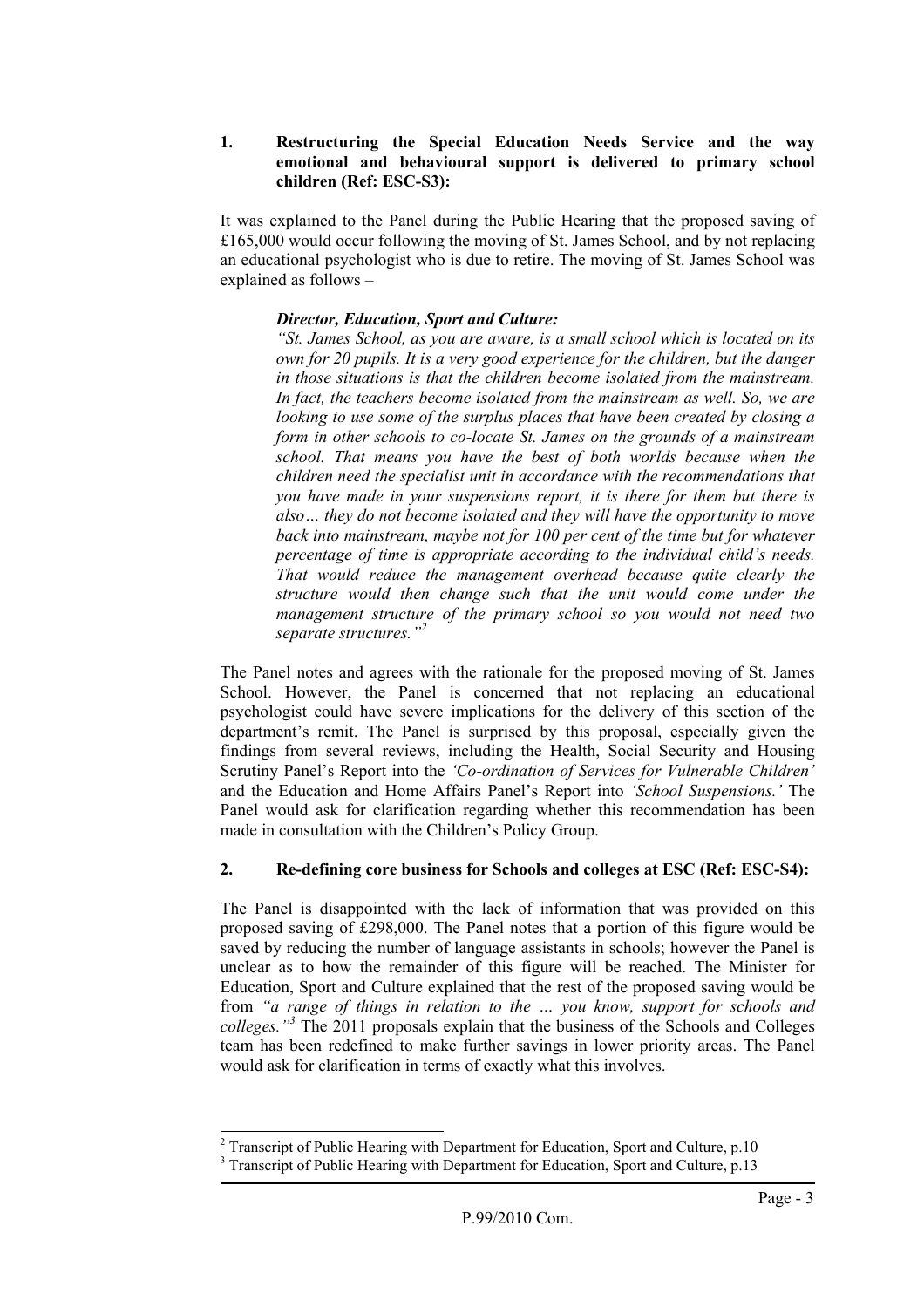# **3. Cease annual payment to Durrell Wildlife Conservation Trust to allow free entry and teaching time for school parties (Ref: ESC-S5):**

The Panel is disappointed to see this as a proposed saving, as Durrell is a very valuable educational resource. School visits to Durrell may help children to develop a lasting support for the facility, which given recent financial difficulties, would prove valuable to the Trust.

# **4. Review management structure of Highlands College (Ref: ESC-S6):**

The Panel is pleased to see some form of proposed management reform, and providing this does not affect the level of service provided, would support this proposal.

#### **5. Review management structure in technical maintenance team (Ref: ESC-S8):**

The Panel would support the reallocation of management in this area, providing this would not negatively impact on the maintenance of properties falling within this division, or the supervision of this maintenance.

# **Home Affairs 2011 Comprehensive Spending Review Proposals**

**Regarding the specific proposals put forward by the Department, the Panel wishes to make the following comments:** 

# **1. Removal of discrimination legislation budget (Ref: HA-S1):**

This proposal was explained to the Panel during the Public Hearing with the Minister for Home Affairs –

# *The Minister for Home Affairs:*

*"I was reluctant, yes. Initially it was probably I would not support that as a cut for 2011. The problem I face was 2012 and 2013. I went into this long preamble before in relation to the Assembly having to make a decision in relation to this. If the view of the Assembly is the Council of Ministers must find £50 million then obviously life is going to be very difficult. If the Assembly is: "No, it is not possible, you can only find £35 million" or whatever, things will be a little easier. But the fact is that my expectation is that the view of the majority of the Assembly will be more than 2 per cent. Therefore I did not want to bring in a piece of legislation, set up a tribunal for one year and then find it went out the year after. It did not make sense... We can put the law into place, except the Appointed Day Act in relation to bringing it into effect will be dependent upon the existence of the funding."[4](#page-3-0)*

The Panel is very concerned about the proposal to remove the funding for the Discrimination Legislation, which, in the Panel's view, has already been delayed for too long.

<span id="page-3-0"></span> $\frac{1}{4}$ <sup>4</sup> Transcript of Public Hearing with Department for Home Affairs, p.18